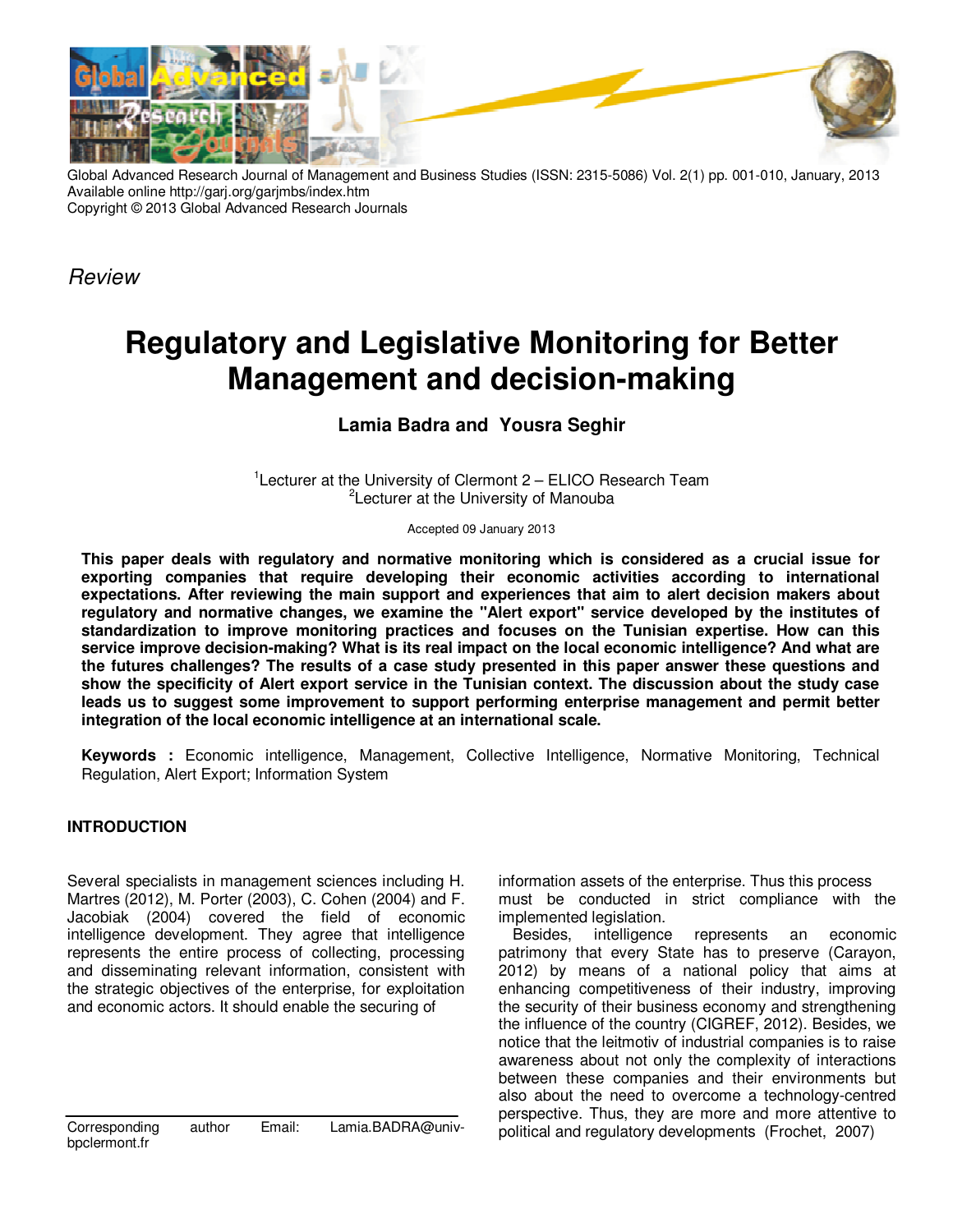both on supra-national, and international levels: UN (United Nations), EU (European Union), WTO (World Trade Organization), etc. as well as on national levels (country, federal states, regions, municipalities, etc.) before developing alternative strategies.

Furthermore, we denote the various problems encountered during the implementation of a competitive intelligence, and at the same time, the growing importance given to monitoring (Jacokiak, 2004). Through decades of working in Information Systems and Business Intelligence, researchers as well as industry practitioners formulated a conceptual system about monitoring and forecasting that aims at adapting successfully to the changes of the environment and reinforcing market exchanges (Aaker, 1983) (Hermel, 2001) (Delbecque, 2011). Concepts such as corporate foresight, technology foresight, Consumer foresight, and political environment foresight, among others, serve to meet target markets' changing needs and interests better. In this paper, we focus on the political environment foresight; because it represents a new challenge for the State and its companies (Delbecque, 2006) (Delbecque, 2011) (Besson, 2006). Governments have realized that intellectual property, particularly in the field of industry, is a challenge and a strategic tool for development and innovation.

We centre our attention on National Agencies that are mandated by the governments to undertake every action concerning standardization, the quality of products and services and industrial property protection. These agencies have to advise every exporter who wants to do business abroad successfully. Their expertise and support have already proven their value in a relatively short time such as in Tunisia, where a new service called Alert export has been developed1.

Studying the challenges and issues of this context, the purpose of this paper is twofold: Identifying the existing supports for monitoring successfully the legal environment in an international context characterized by its complexity and competitive intensity (Prescott), and understanding how the alert export's service could cope with the needs of Tunisian companies in import/export to get value-added information.

This paper is divided into three parts. Part I deals with the major policies and e-technologies developed for monitoring and political environment foresight. Part II analyzes an example of expertise and practices pursued for regulatory and normative monitoring: It shows what policy the National Institute for Standardization and Industrial Property in Tunisia has developed to meet exporters' needs and promote international business. Similarly, it describes the main facilities planned by developing an Alert export service. Part III discusses the new perspective of its development.

## **Understanding the Context of Regulatory and Normative Monitoring**

The overview we propose in the next part takes into consideration the recent issues and challenges faced by companies. Firstly, we highlight the eminent role of the government to provide clear competitive advantages over other players (Coutenceau, 2009) and support its companies so as to be usually alerted about their changing and uncertain legal environment (Cohen, 2004). Therefore, every enterprise has to monitor the evolution of laws and regulations to ensure that its goods are conform to the regulation and ready for import or export (Legrand, 2009).

Secondly, we note the particular attention to the management of international commerce activities as the weight of trade in emerging countries and countries in Central and Eastern Europe has increased dramatically (Guannel, 2005). It is the case of Morocco (Perrin, 2010) and Tunisia (Paveau, 2005) in North Africa. These countries work for the release of their trade and for maintaining privileged relations with Europe since their accession to the General Agreement on Tariffs and Trade (typically abbreviated GATT). The Moroccan and Tunisian Governments have progressively engaged in a process of alignment with international standards and requirements to recognize all of the trademarks in their countries.

Therefore, before carrying out any activity of import or export, companies need to (Creusillet, 2001):

Be informed about the latest regulations in force,

Dispose of regulatory and normative update,

 Be sure about the regular conformity of their services or products.

## **Main challenges and issues**

Regulatory and normative monitoring is defined in the academic and professional literature (Cohen, 2004) (Martinet, 2010) as a formalized process of research, data collection, information processing and dissemination of knowledge relevant to strategic management (Bournois, 2000).

Two types of data are concerned here by monitoring: standards and technical regulations.

 A Standard is a document approved through consensus by a recognized standardization body that "provides, for repeated and common use, rules, guidelines or characteristics for products or related processes. It may also include or deal exclusively with terminology, symbols, and packaging, marking or labelling requirements as they apply to a product, process or production method" [22].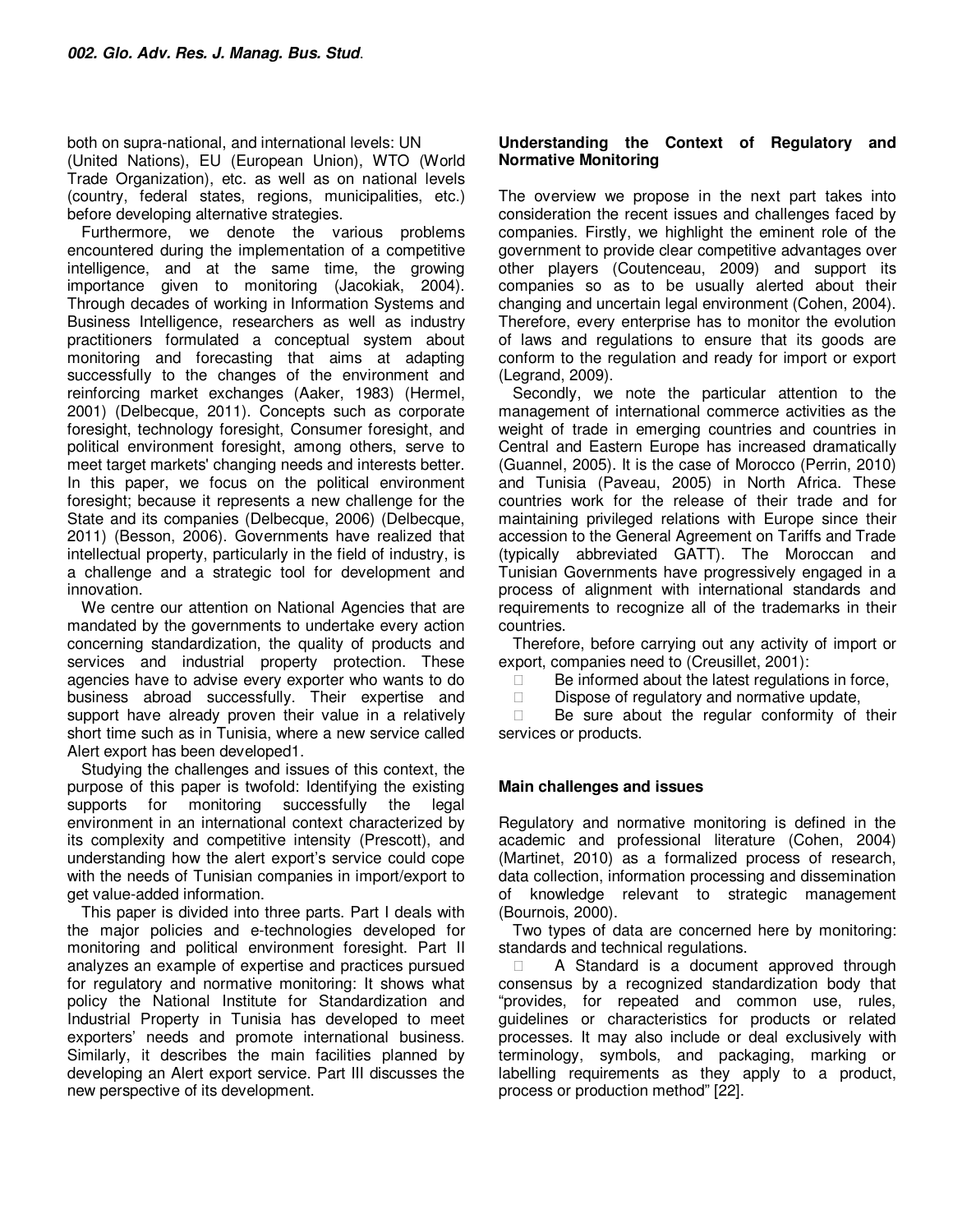A technical regulation is "a government document that lays down product characteristics or their related processes and production methods, including the applicable administrative provisions, with which compliance is mandatory" (International Trade, 2010).

Several sources of information provide standards and technical regulations. First, we distinguish National (NF, in France, DIN in German, TN in Tunisia, ANSI in United States of America, etc), Regional (ECS - European Committee for Standardization, ESO - European Standards Organizations) and International normative sources (ISO (International Standard Organization), IEC (International Electro technical Commission)

By the way, we find National (OJ), Regional (such as EEC - European Economic Community or ACAA-Agreement on Conformity Assessment and Acceptance of Industrial Products) and International (WTO- World Trade Organization) regulatory sources. These sources are frequently changeable regarding the international exchanges' evolution (Le Moci, 2011).

Accordingly, it is essential for export and/or import companies to be up to date with standards, technical regulations, and conformity assessment procedures, especially Technical Barriers to Trade (TBT) and the Application of Sanitary and Phytosanitary Measures (the SPS Agreement) related to safety of food products, protection of and animal health and preservation of plants. In fact, companies need more than ever the support of professional and official institutes to:

 Better recognize thematic normative and regulatory hurdles under its activities and products,

 Be alerted as soon as possible of the implementation of any text that could affect its competitiveness,

 Be assisted in the interpretation of sensed information and be sustained on actions to be taken in order to meet the requirements and succeed in their international commercial exchanges.

Second, companies ought to choose relevant information systems to carry out SWOT (Strengths, Weakness, Opportunities and Threats) analysis helpful for their decision making. In fact, with the spread of information sources and mainly e-technology's solutions (spiders and metacrawler), it becomes difficult for these companies to select the right tools that provide constant and reactive monitoring, because the number of online and offline websites' offer is continuously growing (Champeaux, 2000). However, recent studies held mainly by consultants2 provide comparative analysis about Website searches and trackers available in the web, in order to guide companies in their choices.

According to the state of the art (Hagel, 1998) (Revelli, 2000), it seems that companies look for e-technologies with reasonable prices that can be set up and used easily. Meanwhile, they require further facilities concerning the depth and the frequency of the crawl via spiders, monitor description and content filters. These

facilities should help save, organize and add alerts.

Moreover, we can mention some of the main criteria raised in these studies which are valuable for monitoring e-technology choice such as the security and the rapidity of access and also the relevance of alerts. This last criterion deals with the facility of documents' research starting from a keyword, the importance of proximity and order between these words and finally the significance of the number of occurrence and the position of the word and the page rank (Martinet, 1989).

Accordingly, several official agencies intend to support decision-makers to meet the main issues and requests of the international commerce. We propose in the next paragraph, to present the main actors that assist companies in their practice of monitoring the evolution of laws and regulations.

## **An overview of Existing Institutional Supports**

Two main criteria are chosen to determine the support of organisms in regulatory and normative monitoring. The first one concerns the geographical localization, the required information and the specific role and missions. In fact, there are official organisms that intervene either at national or regional or even international scales. Some of them notify about standards and/or technical regulations to fulfil. Their purpose is to ensure the compliance of services and products. It is the case for example of the European Patent Office (EPO3) and the Patent Cooperation Treaty (PCT), administered by the World Intellectual Property Organization (WIPO4) that delivers patents to companies to protect their products against industrial espionage. The Organisation Mondiale de la Propriété Intellectuelle (OMPI5) is another example of an international organization that receives a large number of patent applications filed with a rate increase in net.

For our case study, we should cite the WTO's6 rule which was launched in 1995 and located in Geneva, Switzerland. This organization has to facilitate and promote trade among the member countries of the General Agreement on Trade and Tariff (GATT). It has mandated to spearhead the development and application of rules governing trade among nations.

Second, other official organizations aim mostly to inform companies about their rights and obligations in business while assisting them in their monitoring activities. We may mention here the National Institute of Industrial Property (INPI 7) in France under the Ministry of Industry or the National Institute of Standards and Technology8 of the United States Department of Commerce.

In Tunisia, our case study, the National Institute for Standardization and Industrial Property (INNORPI9) provides several new services to facilitate import's procedures and inform Tunisian companies about new standards initiated in other countries or that concern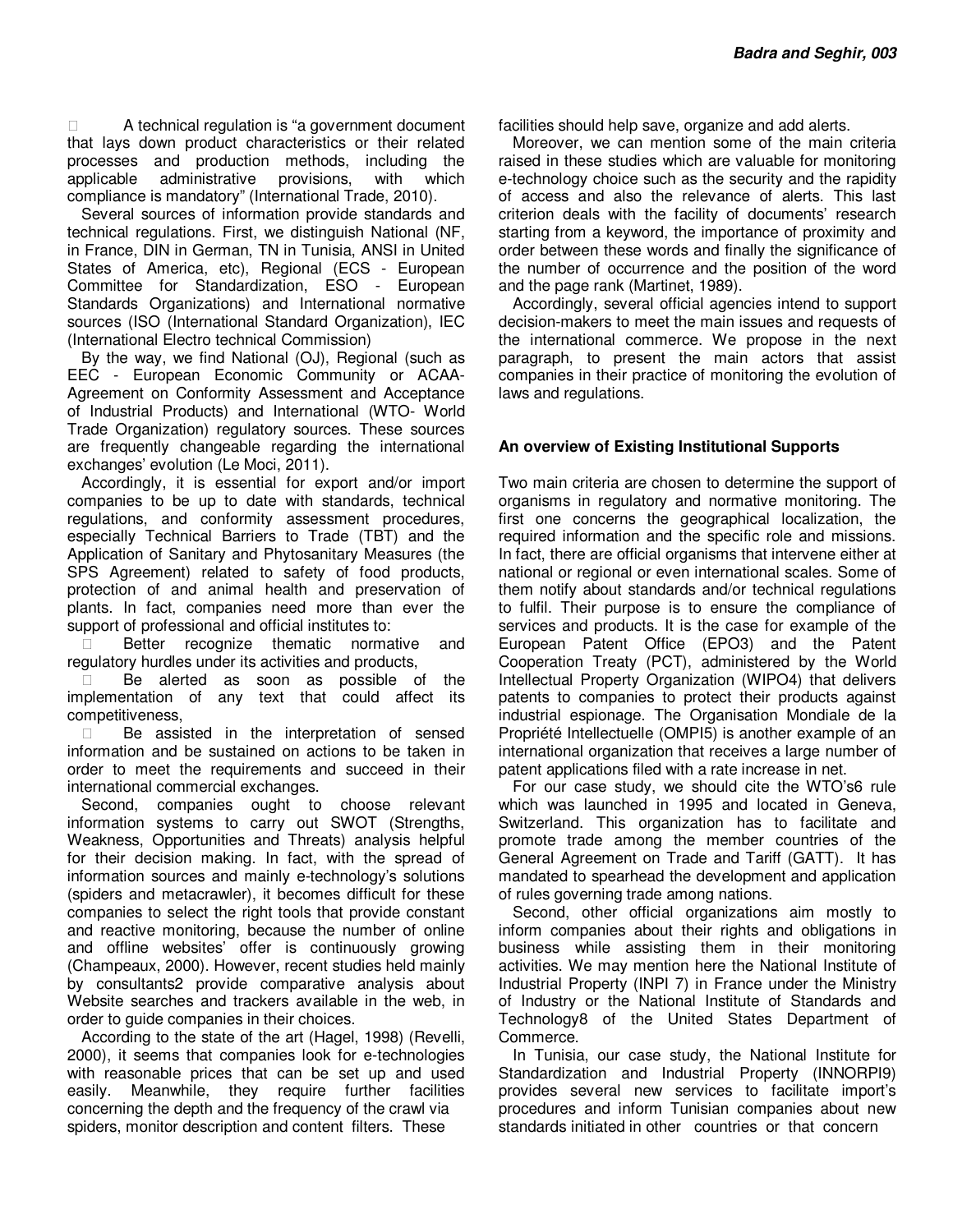**Figure1.** The INNORPI Users' Profile



specific fields. This institute is under the supervision of the Ministry of Industry and Technology. It is member of the International Organization for Standardization (ISO), the International Electro technical Commission (IEC), and the European Committee for Standardization (ECS). It has also joined the European Committee for Electro technical Standardization (ECES10).

The INNORPI strives to develop mechanisms and structures of support and mentoring designed to provide Tunisian companies with relevant information in real time on standards and regulations.

The Bureau de Normalisation du Quebec (BNQ11) accredited by the Standards Council of Canada (SCC) certifies the conformity of products, processes, services and people in different areas compared to a standard or other recognized documents. This office participates in international standardization activities such as the Pan American Standards Commission (COPANT12) and the Pacific Area Standards Congress (PASC13).

BNQ offers three main services for businesses including:

 RegWatch14 is a search tool that permits to find information on Canadian standards, foreign and international reference made in Canadian federal law.

 Standards Alert15 is a tool that prevents electronic changes to Canadian about international standards.

 Export Alert!16 is developed by the Standards Council of Canada and restricted to Canadians. It "gives subscribers the ability to know the proposed changes to product requirements in global markets before they become law. It gives them access to the complete texts of draft regulatory measures and allows customers to express their concerns about these measures. These concerns are taken into account when finalizing the regulation"

It seems that the Alert export service is particularly attractive for exporters as it has been adopted by the NIST17, where the Trade Information Center18 run by the same department provides information on assistance programs for export.

Brazil is another country that chooses Export Alert. The National Institute of Metrology, Quality and Technology (INMETRO19) which is an executive agency of the Brazilian Ministry of Development, Industry and Foreign Trade developed it to support Brazilian exporters in their activities with metrology and quality. The aim of this agency is to give relevant information about environmental risk assessment and human health for the register of pesticides, industrial chemicals and other chemical substances.

A recent agreement was signed with the four Metrology Institutes of the Mercosul member countries aiming to make the "Exporter Alert!" available for exporters. It is of case of Paraguay, Uruguay and Argentina20. This latter proposes an adapted alert export service.

Other emerging countries have also developed this service such as Malaysia that sends to Malaysian exporters update notifications of proposed regulatory changes received from the World Trade Organization (WTO21). This service is managed by the SIRIM Berhad22 of the Department of Standards Malaysia.

The INNORPI in Tunisia, our case study, has been using this service since august 2009 and adapted basically the Canadian model (NCC) to encourage economic actors to participate in the national effort in promoting exports. We will deal with this specific topic in the next section and we will respond to the following questions: Why is the INNORPI interested in the alert export's service? What are the distinctive characteristics of this service in the Tunisian context? And what are the major benefits and perspectives of its development?

## **Tunisian Expertise in the Economic Intelligence**

The INNORPI is a public and non administrative institution, endowed with legal personality and financial autonomy. Created on August 1982, it was placed under the supervision of the Ministry of Industry and Technology, and managed by a works council that represents the supervisory departments concerned. It offers to its users (see figure 1) recent information about industrial property and regulatory documentation requests.

The INNORPI covers several areas (food, electricity, building, textiles etc.) and proposes an electronic notification system that alerts Tunisian exporters change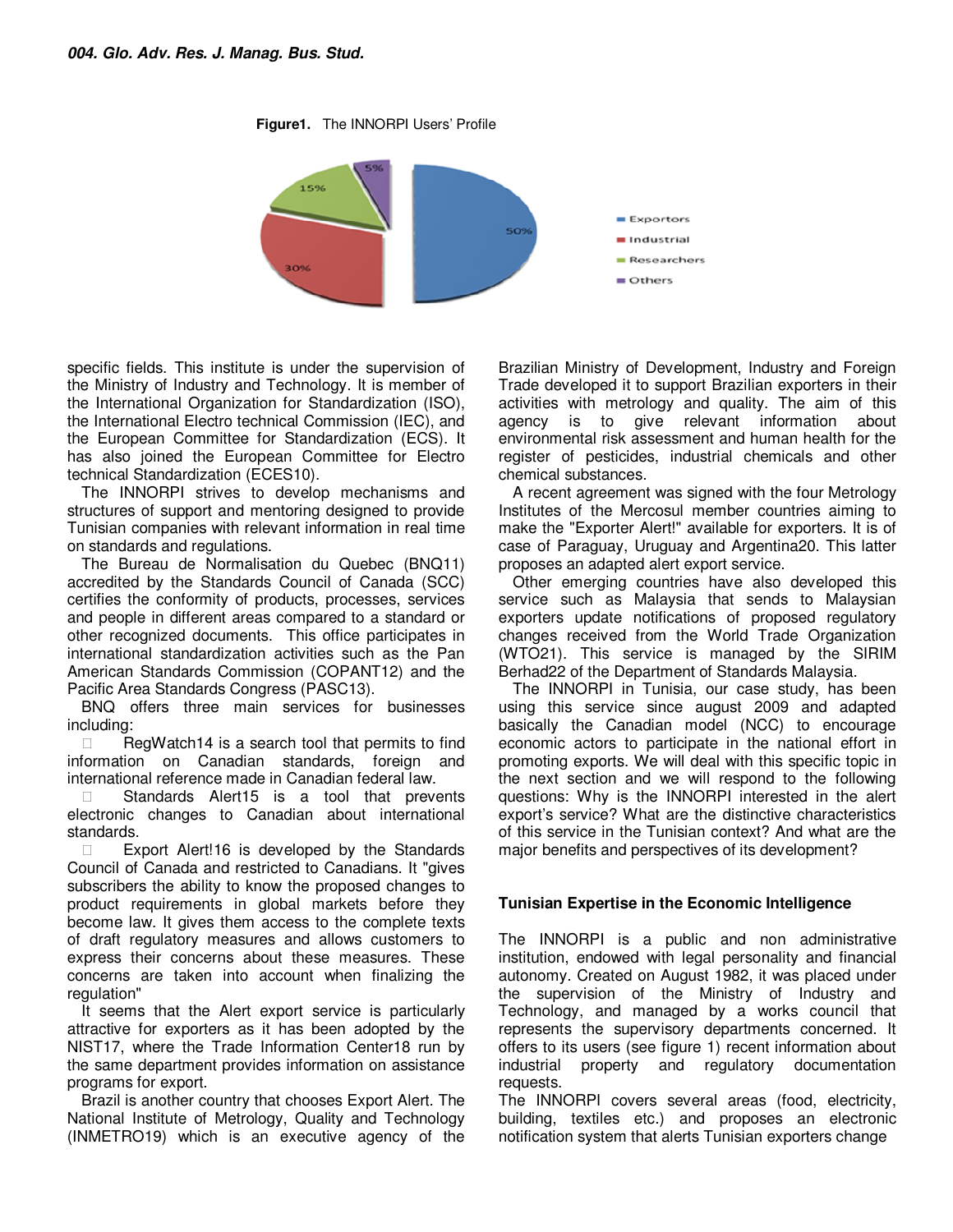#### **Figure 2.** The Export Alert's Home Page

| <b>E PAIDWAY WHAT EFT</b>                                                                                                                                            | www.innorpi.tn/export                                                                                                                                                                                                                                                                                                                                                                                                                                                                                                                                                                                                                                                                                                                                                                                                                                                                                                                                                                                                                                                                                                                                                                                                                                              |                                                                                                                                      |
|----------------------------------------------------------------------------------------------------------------------------------------------------------------------|--------------------------------------------------------------------------------------------------------------------------------------------------------------------------------------------------------------------------------------------------------------------------------------------------------------------------------------------------------------------------------------------------------------------------------------------------------------------------------------------------------------------------------------------------------------------------------------------------------------------------------------------------------------------------------------------------------------------------------------------------------------------------------------------------------------------------------------------------------------------------------------------------------------------------------------------------------------------------------------------------------------------------------------------------------------------------------------------------------------------------------------------------------------------------------------------------------------------------------------------------------------------|--------------------------------------------------------------------------------------------------------------------------------------|
|                                                                                                                                                                      | المعهد الوطني للمواصفات و الملكية الصناعية<br>INNORPI NITH MONUMER ACTIVE SCHOOL AND RELEASED TO                                                                                                                                                                                                                                                                                                                                                                                                                                                                                                                                                                                                                                                                                                                                                                                                                                                                                                                                                                                                                                                                                                                                                                   |                                                                                                                                      |
|                                                                                                                                                                      | Creation of a                                                                                                                                                                                                                                                                                                                                                                                                                                                                                                                                                                                                                                                                                                                                                                                                                                                                                                                                                                                                                                                                                                                                                                                                                                                      |                                                                                                                                      |
| <b>Administration</b><br><b>Marte Export</b><br><b>Autorities Nationales</b><br>Artualities PM OTC<br><b>DONORPE</b><br><b>Autom Services</b><br><b>Par los lied</b> | Connergion<br><b>New Clark Ford</b><br><b>Blatte Except:</b> what he<br>Bienvenue au service d'avis declinatique Alerte Exportit<br><b>FORMULATIONS SURVEY</b><br>de l'Institut National de la Normalisation et de de la Propriété Industrielle<br><b>Inschora vous dis mantunant</b><br>Prour accelebr is waive profil out<br>Le service d'asis illechrasique Allefte Esperti de Tretitut Kational de la Normalization et de la Propriété Industrielle donne aux<br>pour la modèler, tueser votre<br>abonnés la possibilité de contalhe les changements proposés aux exigences bouthant les produits sur les manchés mondiaux avant<br>adverse declinations of units.<br>mainline apert force de los-<br>mult de passes.<br>If my done actin aux versions misigrates des projets de mesures rédementaires et permet aux dients d'exprimer leurs<br>Adverse discoverance:<br>principalists crowball on tworn.<br>Cas présimpations sont prèses en congrès au moment de finaliser la niglementation.<br><b>Rot de passe</b><br>ALLENTE EXPOST<br>Or process and attributional channel year. Turnisms, Curtification new purchasing do remote of auto disclosures at interest and interesting.<br>شهبوا لينهوهمون<br><b>RANZ-WOULLINGTON WOO'R INCO</b><br>de passe? | <b>COMPANY</b><br>subscription<br><b>Access to the</b><br>subscriber<br>$B = B$<br>(identification)<br>and password<br>requirements) |
|                                                                                                                                                                      | General informations about the<br>offer of Alert Export's service and<br>its access conditions                                                                                                                                                                                                                                                                                                                                                                                                                                                                                                                                                                                                                                                                                                                                                                                                                                                                                                                                                                                                                                                                                                                                                                     |                                                                                                                                      |

#### **Figure3. Alert service's inscription**



#### **Figure 4.** Form for Identification and Monitoring needs

projects, standards and technical regulations occurring on the international market (all WTO member countries) before the entry into force of these. It's the Export Alert service we describe in the following section.

#### **The Export Alert Service**

Accessible through the Web portal of INNORPI (www.innorpi.tn), the export alert service provides information and documentation about TBT and SPS notifications (see figure 2). It was designed to asset policy-makers to:

> Increase the market share of their business, Discover a niche market, Reduce production costs, Improve product quality,

 And maintain an advanced technological and some know-how.

Available since 2009, the number of subscribers is steadily increasing. It counts on May 2011, 500 subscribers and is expected to reach 5000 in 2012 (see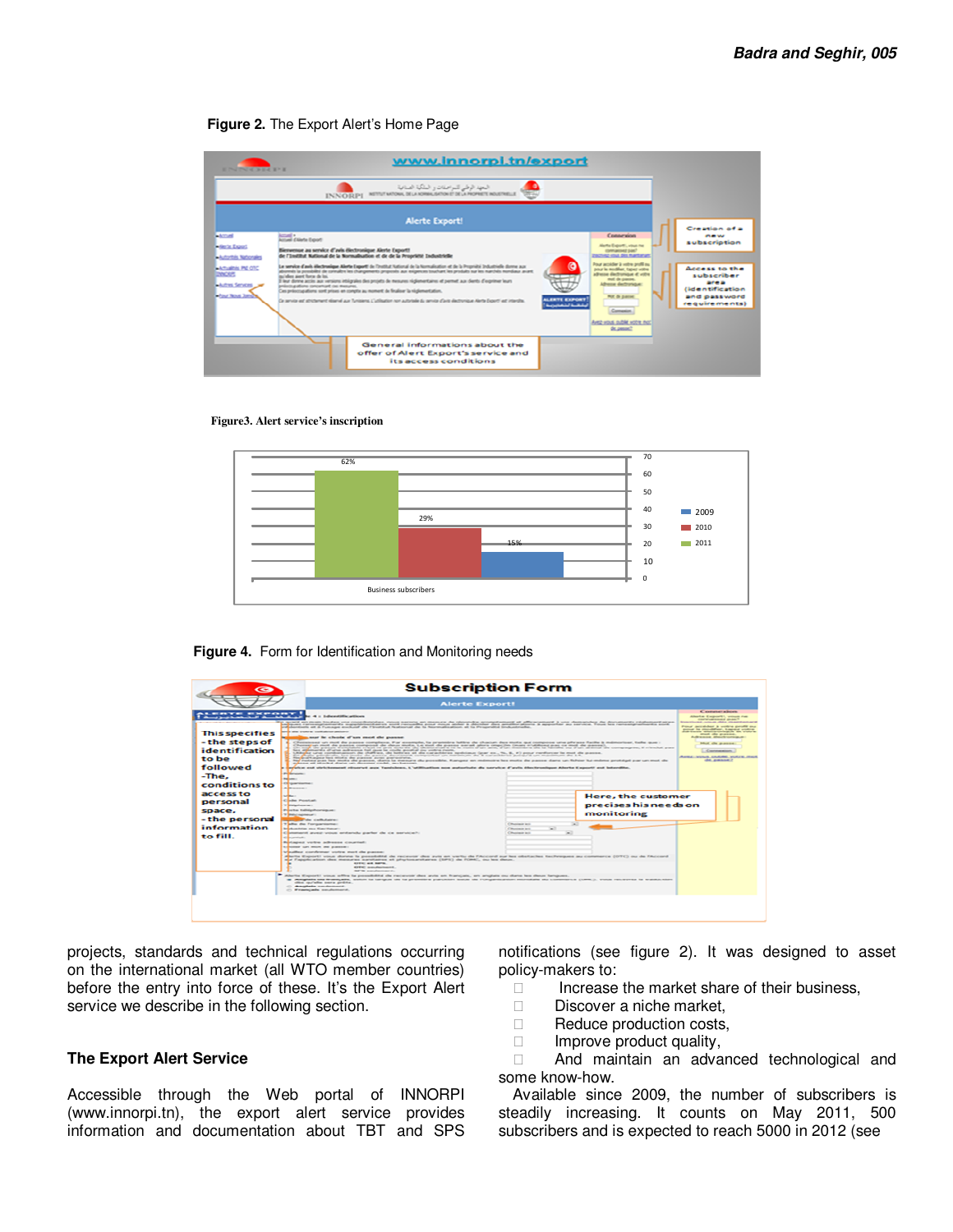#### **Figure 5.** Monitoring Parameters

| œ<br><b>Example of Subscriber Area</b><br><b>ALL REPORTS OF A REPORTS OF</b><br>-----------                                          |                                                                                                                                                                                                                                                                                                                                                                                                                                                                                                                                                           |                                                               |                                  |                                                                                                                                                                                                                                                                                                                                                                                                                                                      |                                                                                                                                                                                                                                                                                                                                                            |                                                                  |                      |  |                                                                           |                                                      |                                                                                                                                                                                                                                                                                                                                                                                                   |  |  |
|--------------------------------------------------------------------------------------------------------------------------------------|-----------------------------------------------------------------------------------------------------------------------------------------------------------------------------------------------------------------------------------------------------------------------------------------------------------------------------------------------------------------------------------------------------------------------------------------------------------------------------------------------------------------------------------------------------------|---------------------------------------------------------------|----------------------------------|------------------------------------------------------------------------------------------------------------------------------------------------------------------------------------------------------------------------------------------------------------------------------------------------------------------------------------------------------------------------------------------------------------------------------------------------------|------------------------------------------------------------------------------------------------------------------------------------------------------------------------------------------------------------------------------------------------------------------------------------------------------------------------------------------------------------|------------------------------------------------------------------|----------------------|--|---------------------------------------------------------------------------|------------------------------------------------------|---------------------------------------------------------------------------------------------------------------------------------------------------------------------------------------------------------------------------------------------------------------------------------------------------------------------------------------------------------------------------------------------------|--|--|
| a dispositi<br><b>Wildless, Persent Instruments</b><br>and other common<br><b>CALL ROOM PARK SERVICE</b><br><b>Painter Brownship</b> | Conservate da recebe atom a<br>cally advanced to the<br>William Strawer<br><b>Monitoring</b><br><b>Worldwarehouse of the Council</b><br>French vindagens<br><b>Requests for Texts</b><br><b>Provide controlled bar</b><br>cheese printing the<br><b>School of Charles Contact Contact Charles</b><br>chrome also in the<br>Dender in dealership last vacance industrialist das conditionings and cost and will alcohour mount (SDES at our car cost and control control of the control of the second control and control of the control of the control of |                                                               |                                  |                                                                                                                                                                                                                                                                                                                                                                                                                                                      | thatterment's down mer l'Oragonia-stien mondate du col<br>The reasonable che recolubicioni.<br>and must be found constructuations of second and hallshift-amount.<br>and state to a subdivision that service there are no se-<br>Thus, more auxiliary cause and not did diffusers augustavant are choosing and be more of Cannelis<br>a if were installed. |                                                                  |                      |  | Changing<br><b>Customer Data</b>                                          |                                                      | Determines nearest sides manually<br><b>Dealers: Campus sets automat</b><br>Comment conservations at-<br>Genetician and consideration<br><b>WELL BURN EDGESTERING ERR</b><br>police, (Monthlan larg purch)<br>and and controls of the conduct of the second second<br>Moor be counter in this<br>attracts constraints in a control street<br>to concellance and Australian<br>better convenience. |  |  |
| technically eventually related<br>the lis chomastulle che<br><b><i><u>PARKER</u></i></b><br>House Machine the Business offer.        | pone in Adapt in 1 Adaptator<br><b>Call of Levinger Text</b><br><b>College Street</b><br>Total Proposition State President<br><b>Security</b><br>--<br><b>CANADA CANADA CANADA</b>                                                                                                                                                                                                                                                                                                                                                                        |                                                               |                                  |                                                                                                                                                                                                                                                                                                                                                                                                                                                      |                                                                                                                                                                                                                                                                                                                                                            |                                                                  |                      |  |                                                                           |                                                      | <b>Start Library and Contractors'</b><br><b>Responsibility Debates Ave. 2010</b><br>Commentatives Dent (2000) (exclusively (7) :                                                                                                                                                                                                                                                                  |  |  |
| entra cibera, araba-<br><b>Milliard Ave., And Avenue Ave.</b>                                                                        | Courriel de notification                                                                                                                                                                                                                                                                                                                                                                                                                                                                                                                                  |                                                               |                                  |                                                                                                                                                                                                                                                                                                                                                                                                                                                      |                                                                                                                                                                                                                                                                                                                                                            |                                                                  |                      |  |                                                                           |                                                      |                                                                                                                                                                                                                                                                                                                                                                                                   |  |  |
|                                                                                                                                      | <b>CAPITO STATISTICS, 2002 STATE</b><br><b>Market Little</b><br><b>STATISTICS/INSTALL CARDS STATISTICS, INC.</b>                                                                                                                                                                                                                                                                                                                                                                                                                                          | probabile care and                                            | presidents additive stress       |                                                                                                                                                                                                                                                                                                                                                                                                                                                      | Reporting<br>and Housek, Sound agreed and a<br><b>New Titles</b>                                                                                                                                                                                                                                                                                           |                                                                  |                      |  |                                                                           | <b>Committee candidate</b><br><b>Ale Excellen</b>    |                                                                                                                                                                                                                                                                                                                                                                                                   |  |  |
|                                                                                                                                      | <b>CONSULTATION IN A 1979</b><br><b>With Support Forms</b>                                                                                                                                                                                                                                                                                                                                                                                                                                                                                                | and content of the con-                                       | <b>Parent restate (Pare</b>      |                                                                                                                                                                                                                                                                                                                                                                                                                                                      |                                                                                                                                                                                                                                                                                                                                                            | hings stating. and most and                                      |                      |  |                                                                           | <b>Contract May</b><br><b><i><u>Distance</u></i></b> |                                                                                                                                                                                                                                                                                                                                                                                                   |  |  |
|                                                                                                                                      | <b>NOTE: IN COST - 242181-8291</b><br>and send on the contracts and control                                                                                                                                                                                                                                                                                                                                                                                                                                                                               | postered that the                                             | powers and it was                | <b>Senatives</b>                                                                                                                                                                                                                                                                                                                                                                                                                                     |                                                                                                                                                                                                                                                                                                                                                            |                                                                  |                      |  |                                                                           | <b>Contractor</b><br>the books.                      |                                                                                                                                                                                                                                                                                                                                                                                                   |  |  |
|                                                                                                                                      | <b>SIFTEN: TITTEN ARMS (STR.)</b><br>CHERAL SEL TAGINER                                                                                                                                                                                                                                                                                                                                                                                                                                                                                                   | <b>CONSULTANT CARDS IN THE</b><br><b>DOMESTIC LINES, SEAL</b> |                                  |                                                                                                                                                                                                                                                                                                                                                                                                                                                      |                                                                                                                                                                                                                                                                                                                                                            | For the Contract shifted contractly would be a<br>Asking for the |                      |  |                                                                           | <b>Sim Secret as</b>                                 |                                                                                                                                                                                                                                                                                                                                                                                                   |  |  |
|                                                                                                                                      | <b>NUMBER OF STREET, SUITE AND ARREST</b><br>CARDINAL SALE TARRINGS                                                                                                                                                                                                                                                                                                                                                                                                                                                                                       | <b>COMPANY CREW COTT</b>                                      | <b>ANTIQUORE ARCHITECTS</b>      |                                                                                                                                                                                                                                                                                                                                                                                                                                                      | Crossing, how maintaining and contracts.                                                                                                                                                                                                                                                                                                                   |                                                                  | <b>Notified Text</b> |  | <b><i><u>CONTRACTORS</u></i></b><br><b><i><u>Allen Kansas Can</u></i></b> |                                                      |                                                                                                                                                                                                                                                                                                                                                                                                   |  |  |
|                                                                                                                                      | <b>CARSO KUSSA, ISBN 7-888</b><br><b>CALLED BY</b><br>L. Mary Training Hartford, Training                                                                                                                                                                                                                                                                                                                                                                                                                                                                 | Detection (SHE) 24 P                                          | provides visite to at            | <b>Note through a</b>                                                                                                                                                                                                                                                                                                                                                                                                                                | <b>Company Pre</b>                                                                                                                                                                                                                                                                                                                                         |                                                                  |                      |  |                                                                           |                                                      |                                                                                                                                                                                                                                                                                                                                                                                                   |  |  |
|                                                                                                                                      | CAPITOL FLATON - CLASSIFIED INC.<br><b>CALLED BY</b><br>in state is senting country and the co-                                                                                                                                                                                                                                                                                                                                                                                                                                                           | 2006049-18161-213F                                            | PRINT, INDIAN IRVIN              | <b>Kingmont</b>                                                                                                                                                                                                                                                                                                                                                                                                                                      |                                                                                                                                                                                                                                                                                                                                                            |                                                                  |                      |  |                                                                           | <b><i><u>Property</u></i></b>                        |                                                                                                                                                                                                                                                                                                                                                                                                   |  |  |
|                                                                                                                                      | SPELARIA, SEDIL-RE<br><b>Mind of Alberta Commercial</b>                                                                                                                                                                                                                                                                                                                                                                                                                                                                                                   | $2000000 - 1815 - 2000$                                       | Philadelphia respective contract | Planta deatedle à la plantation, à l'exclusion des semances, des genres o après-<br>A STOREST BELOW - BERELL- IT CONTROLLED INCHES, THORNEY OF CONTRACTS & ASTEROIDE SECOND-<br>Cheeringstodburn tape-, Pollugenhum rapp-, micration rapp-, Philosophican sang-, Neustleans rapp-,<br><b>The County Dist</b><br>Lexistanti (successivation) Secundary & Commissional base- Security-discuss son- detection artificati sens-<br>bet allowing manager. |                                                                                                                                                                                                                                                                                                                                                            |                                                                  |                      |  |                                                                           |                                                      |                                                                                                                                                                                                                                                                                                                                                                                                   |  |  |

figure 3).

 When entering the online service, each subscriber can specify the coordinates of its business and indicate the reference list of standards he wishes to ensure the update (see figure 4

Thus, four levels of information are offered to him (see figure 5):

1. Receiving alerts by e-mail,

2. Requesting the full text of the notification (standard project or technical list),

3. Sending technical remarks to OTC-INNORPI that deal with all the necessary procedures,

4. Receiving relevant answers on the issues found.

 In the next section, we will analyze the use of this service by advisors of normative information, allowing us to know the real impact of the features described above.

## **The Tunisian Alert Export Use**

We have chosen as a research method, a qualitative study to see how the alert export service has changed the practice of regulatory and normative monitoring.

We interviewed in September 2012 officials of three main structures working on regulatory and normative monitoring in the INNORPI (The Point National information's project, the service of regulatory and normative monitoring and alert export's service). The speech of the interviewees dealt with three main aspects, which we propose to analyze and discuss in the next part.

## **The INNORPI Expectation in Alert Export Development**

All the interviewed officials believe that the INNORPI has developed the Export Alert service to enable businesses to access information on international standards and have visibility on the regulations governing the development of exports. According to them, this online service serves as an early warning system for Tunisian exporters as it automatically alerts them to changes in trade-related technical regulations. They declare that the Alert export service allows exporters to avoid unexpected changes in rules and regulations that can be costly and cause unwanted surprises for them.

The interviewed officials agree about the benefits of this service. They argue that such a service helps them avoid trade-distorting effects, delays or even problems that prevent market entry. To their mind, the alert export service is a major asset for economic intelligence in Tunisia. They consider that the automatic information given thanks to the alert export service provides Tunisian companies with the opportunity to assess regulatory changes, and be informed about new or revised technical requirements at the right moment. They remind that the statistical data collected recently confirm these findings and show their importance to these companies.

Another survey, conducted by the Ministry of Trade and Industry through a Japanese office with Tunisian exporters, reveals that before the alert export service implementation, just 20% of respondents declared being informed about new regulations. Hence the need for the establishment of an alert service that includes information on standards and regulations to meet the needs of these stakeholders.

On the other hand, the interviewed officials highlighted the important role of Alert export service in their daily tasks. They realize that they can easily support Tunisian companies and provide them with competitive information. They observe that the implementation of their strategy of acquisition and dissemination of customized information becomes easier thanks to online tools offered by this service. Since the use of this service, they notice that they are increasingly available and listening to their users' problems. They say that their role of making multiple searches in International Websites (IEC ISO, AFNOR, BSI, DIN) and specialized databases as Perinorm (bibliographic database of national, European and international standards from more than 200 standard publishing by organisms in 23 Countries) and CIN-DOC (catalog of Tunisian standards) simplifies as they can easily provide targeted information to the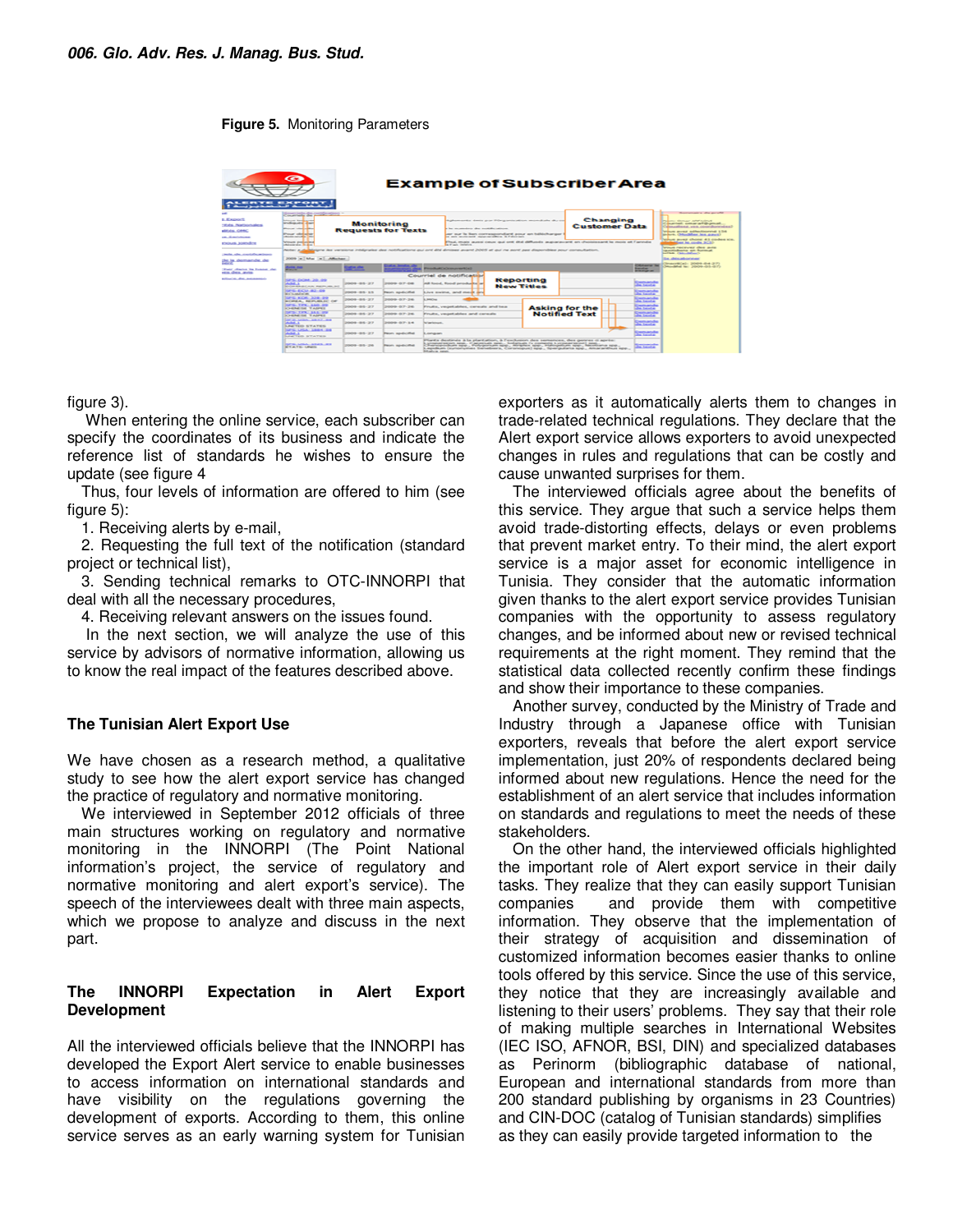customer.

As the multiple tools offered by this service (e-mails, forums, Uniform Resource Locator, etc.) enable them to inform these users automatically about regularity and normative news, interviewed officials find that their role in managing changes is being strengthened. They agree that this service leads them to create an automated and intelligent surveillance via relevant access to official organisms such as WTO, ISO,INPI, WIPO, EPO and CEI.

Through this service, they feel safer to ensure for each company:

 Fast and reliable information on all standards and specifications on national, regional and international levels.

 An update of national and international regulations: Arab, African, European and international (Canada, United States, Japan, China, Australia, etc ...)

 And an update on industry standards (American Standard ASTM, Food and Drug Administration, Boeing, Volkswagen etc ...).

In brief, the interviewed officials are satisfied with the service. They declare that they have reached their goal until now while using the alert export service as they are more attentive to users' requirements and visible at regional and international scales.

## **The Main Features of this Service in Tunisia**

From the interviewed officials' viewpoint, the Alert export Service is an internet-based service that uses ICT features. It is a unique, automated, and customized email notification service that helps exporters keep abreast of regulatory changes in global markets before they become laws. They remind that this service is offered free of charge to Tunisians. They have 500 subscribers until now.

Two main features of this service are cited in the survey: First, the Alert export service sends an e-mail warning when foreign regulators are changing the requirements that apply to the products. Most of the interviewers highlight the advantages of this service as it notifies automatically proposed regulatory changes according to the specified field(s) of interest of any user. Second, interviewed officials evoke the possibility of having access to full texts of draft measures and put emphasis on the opportunity for users to comment on changes.

Since its launching in 2009, several improvements have been carried to enhance the initial version so as to make it a friendly, user driven, and customizable service. Interviewers quote that new features are proposed to enable users to manage their profiles and make full text requests be more efficient.

Taking into consideration users' satisfaction and use, officials affirm that they are more sensitive to these concerns. In fact, they notice that they are able to provide users with the latest export alert related and other news through the alert export service. All the officials said for example, that they can easily track notices under the World Trade Organization Agreement on TBT and SPS. Thus, they confirm that direct linkages to information on WTO, TBT & SPS activities are possible.

#### **The Real Impact of the Alert Export Service**

The officials affirm that the Tunisian Alert export Service is the only alert service of its kind in North Africa. Also it is the first and only service developed across the Arab and Mediterranean World. They underline that this service covers all information on standards (national, regional) and international organizations and international technical regulations having a relationship with international trade and related products and services affecting members of the WTO (150 members).

Accordingly, they believe that this service contributes effectively to fuel the business intelligence strategy in Tunisia. They justify their views by putting forward three main real impacts: First, the Alert export's service enables Tunisian companies to make better decisions. In this sense, interviewers explain that this service permit to know about changing product requirements in global markets before they become law and grants access to the complete texts of the draft regulatory measures. Second, the Alert export service helps especially Small and Medium Companies (SME) follow the regulations and normative requirements and thus be more involved in the market. They show the opportunity the SME have to voice their concerns regarding the measures. Thanks to the features of the alert export service, their concerns are further taken into consideration as the regulations are finalized.

Improving the economic intelligence in Tunisia is the third impact raised by the interviewers. In fact, they agree that alerting services are also considered as a major tool of intelligence. They remind us here that the Ministry of Trade and Industry reveals in its reports the nonsatisfaction of the exporters to companies ' information services, the lack of information that regulates exports and the need for information leading to regulatory standards. Therefore, they insist about the added value of the alert export service that provides relevant information in these exporters enabling them to move to overseas markets for investment. As one user commented, "I have found the service valuable and we have passed relevant information to our exporters because of the service." Another user stated that the Export Alert service is a "great service and applicable to any business doing business abroad."

#### **Toward the Development of New Features**

Despite the achievements obtained by the deployment of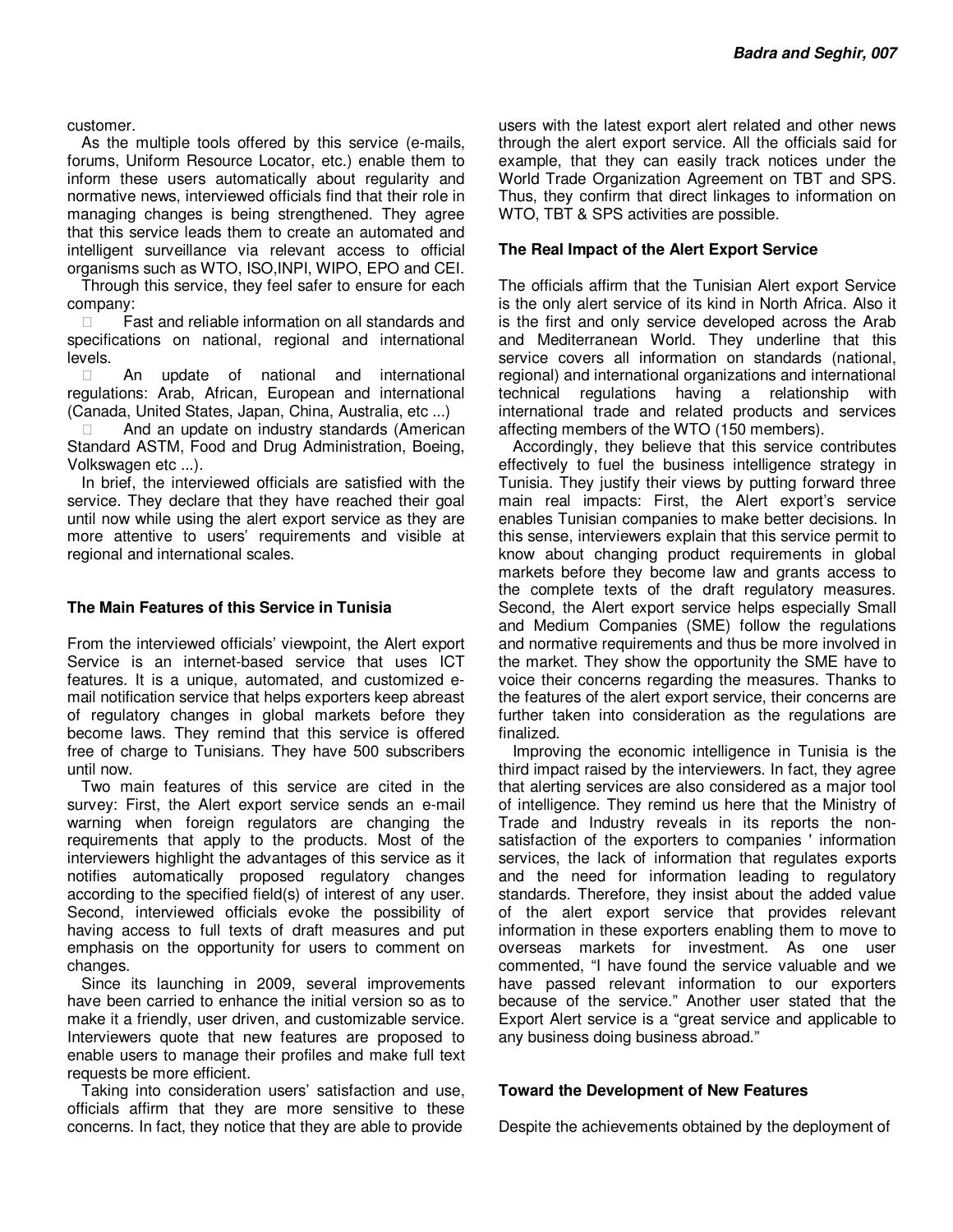this service in Tunisia, the interviewed officials evoke the new challenges of the INNORPI and at the same time the necessity to perform this service. In fact, they remind that the alert export service of INNORPI will integrate sooner the intelligence Network of Alert and Monitoring known in French as RIAVEC (in French: Réseau d'Intelligence d'Alerte et de Veille Commerciale) which is a part of a project funded by Switzerland. This project has set up under the aegis of the Ministry of Trade and Tourism in Tunisia and with the help of the International Trade Centre (WTO).

This network is not yet functional in INNORPI and still under contract. However, the interviewed officials believe that RIAVEC should contribute to a better dissemination of strategic information to companies including the export in industry, agriculture and services. It should allow them to be better informed on trends and market requirements (choice of structures in terms of destination of exports, products and services). For them, the project should foster the exchange of best practices in monitoring, analysis and intelligence.

They are now thinking about the use of a platform which will supply it with information on standards and regulations and will solve new problems. In addition, INNORPI is currently thinking about an Arab network to expand its services. They will participate in the feeding network of international intelligence by national and regional standards concerning the Arab world.

In addition, INNORPI is currently considering the contribution to supply an Arab network to expand its services. They will participate in the feeding network of international intelligence by national and regional standards concerning the Arab world. Despite the complexity of the task, these new challenges represent for them a great opportunity for the Tunisian economy because, as they said, will be able to conquer new markets with confidence.

## **Main Reviews and Working In Progress**

The state of the art and the case study results confirm our assumptions. In fact, officials who are working on regulatory and normative monitoring in official agencies provide great support for exporters. We showed in this paper how the Export Alert service supports decision makers and provides them with updated information on changes in standards and technical regulations. We indicated the strategic asset of this service to meet the demand of Tunisian exporters and at the same time to be better positioned on the international market.

Through analysis, reflection and explanation, we attempted to demonstrate how official agencies' support remains highly valuable in an international changeable trade context. Reviewing the recent challenges and issues, we aimed to affirm that the word "alert" should be understood in the sense of being awake and ready to

detect any event that could happen. We showed in the paper, that assistance of experts in regulatory and normative monitoring must ensure the identification and the understanding of threats and strategic opportunities, and leads consequently to reinforce at the end the added-value of these experts in the intelligence development.

As noted at the outset, e-Technology can help provide agile solutions to better carry this type of monitoring. We should here remind that the use of digital tools such cyberAlert, Ewatch or KB Crawl is highly recommended. However, we believe that this support could hardly replace the intervention of intelligence professionals mostly because of the relentless growth of these tools. Thus, we agree with the idea of Rouach (2010) that consider using e-technology does not bring out the risks in terms of safety. Besides, the paper showed that companies are overwhelmed by too much intelligence solutions on the internet, which reinforces once again the role of the expert who would help to target the best solution and select more relevant information.

Accordingly, we believe that the achievement of a relevant regulatory and normative monitoring is becoming more complex by the importance of regulatory texts and references of national standards European and international that have to collect and update, Hence, the need for further cooperation at nationally and international scale to know each other context as well as the exchange of best practices is necessary to meet the demand of exporters.

From the other hand, we showed in the paper the positive impact of implementing the alert export's service from the experts' viewpoint. The focus on the Tunisian context indicated the future challenges of alert export. Lastly, we need determining the usefulness and impact of this service from final users' viewpoint. Despite the increasing use of Alert Export service, the goal of reaching the 5786 Companies in Tunisia has not yet been attained. Why does not INNORPI meet fully its target? Do potential subscribers know INNORPI and its monitoring service? Do they have a monitoring unit performance inside their business? Or just do they practise monitoring in their business?

Therefore, we should see what extent Tunisian SME practice intelligence. In this sense, we can cite a study of French SME made in 2002 that indicates that 55% of them do not know if they practice or not intelligence, 23% said they did not practice and only 21% practice it (Phanuel, 2004). Further developments are then required to complete the analysis and check about the real practices and new demands.

In addition, the perspective of conducting a concerted reflection between new and different partners as is the case of INNORPI will bring to necessarily improvement of the actual features of alert export's service. Development and research related to this item are recommended. To our mind, the actual challenge is how to establish a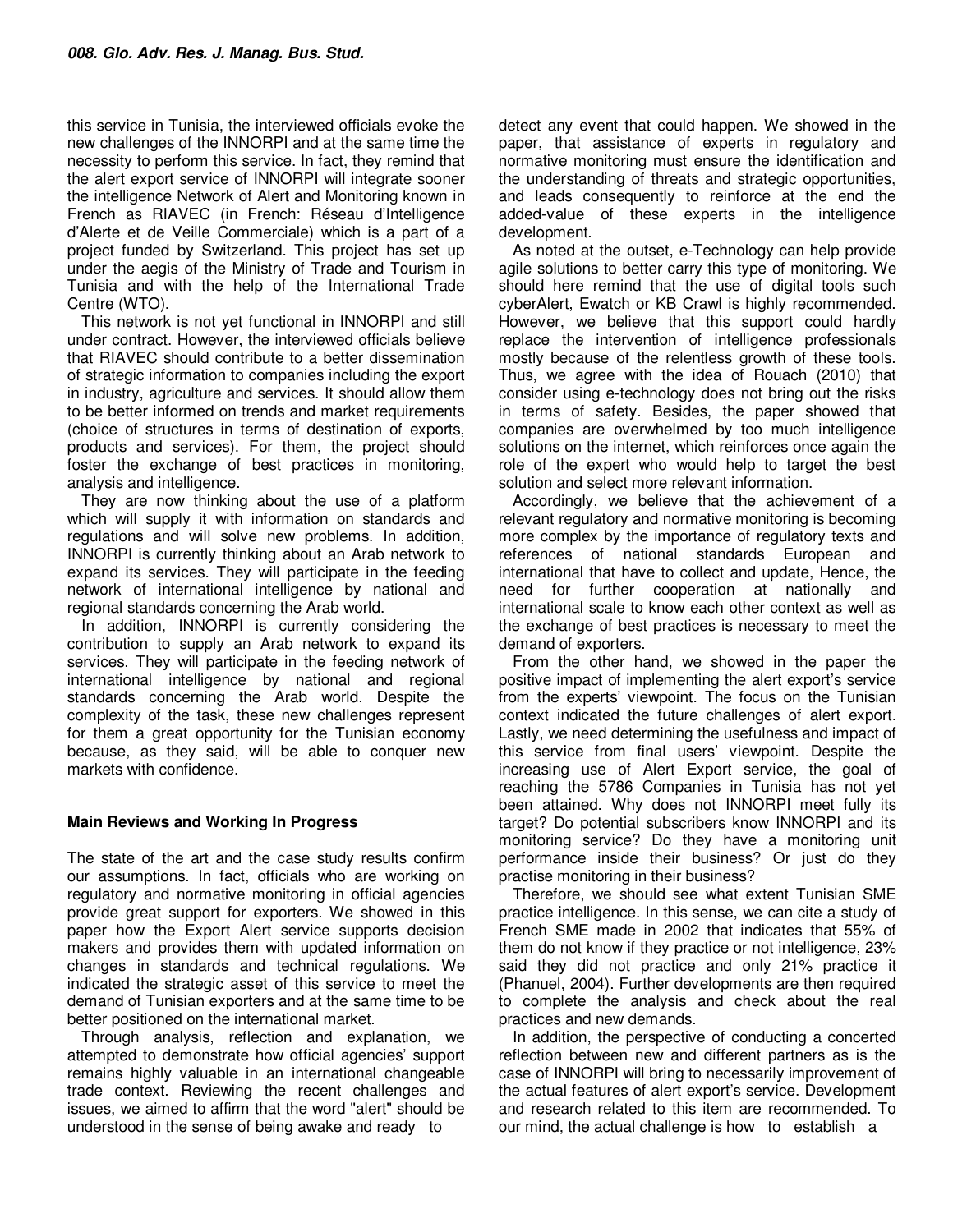collective intelligence about this service that underlies not only a constant interaction between the actors and end users but also the ability to understand and adapt to the external environment while ensuring sovereignty and the specificity of each country. Today, knowing how to manage information overload is the current field of intelligence that goes beyond national boundaries, to cover also the world market. Besides, the import of materials, products and techniques from very distant countries becomes the concern of any government which devotes a consequent budget to offer businesses the benefits of a centralized information system to improve their competitiveness and their performance and protect their rights. How can we find the perfect balance between protecting industry propriety and acceding to free and changeable market?

We believe that the implementation of a collective intelligence approach in the international trade is essential as highlighted by the interviewed officials, but we consider that is not straightforward enough, because the techniques of intelligence, surveillance and alert are different. What are the conditions (cultures, structures, and processes) that enable effective collaboration? This issue should be examined in greater detail particularly since the actors of regulatory and normative monitoring perform their mission according to the specificity of the request too.

For this purpose we think that RIAVEC should be helpful and would represent a great opportunity to seize but with much clairvoyance. Today, there are a wide variety of technologies and practices that can meet the purpose of the RIAVEC members about knowledge sharing (Blasmisse, 2008). But, how these technologies and practises can be useful for monitoring and alert? What are the conditions for a fair balance between diversity of contexts and common purposes, and between decentralized and distributed decision making? The trick though is, to develop the right policy that enhances effective collaboration between the different partners of the network.

We know that business has become so complicated, so difficult and the survival of a company so problematic, in an unexpected, dangerous and competitive. So, the RIAVEC network must mobilize all the intelligence of all its partners to support the initiatives of exporters.

In fact, we share the idea of Olivier Zara (2008) about the three main pillars of a network: 1) the knowledge management i.e. all the knowledge and expertise of employees, 2) information technologies and 3) the collective intelligence covering the number and the quality of intellectual cooperation suitable to the situation and the needs of each environment. Such cooperation involves interpersonal interaction and innovative relationship between organizations. If we try to apply this assumption to our case study, we believe that RIAVEC success depends not only on the constant interaction between these three pillars, but also on the equal

importance for every group member would like to give to each of those pillars.

Therefore, it is necessary to answer these crucial questions: How can monitoring expert and computers be connected so that collectively they act more intelligently than any individuals, groups, or computers have ever done before? What are the characteristics of the system that should be developed to meet the objectives of this network? Control Cooperatives are interactions of individuals between themselves and their environment. For this, the system shall be open, transparent and interactive. It must foster exchanging ideas made by each collaborator of the network. Thus each decision maker can then be more easily identify emerging market ideas at once and likely of high quality. Also, alerts shall be capitalized and shared by the system. But beforehand, the group has to determine the ratings of alerts well as the forecast of market trends. We believe that the network should facilitate the dissemination of good practice in which each collaborator is invited to share his ideas and reactions to any kind of goods or projects within its territory. The tools of Web 2.0 such as blogs, wikis and forum are expected to constitute true core knowledge and the enrichment of intellectual capital on a monitoring regulatory. This should yield a performance collective higher than the sum of individual performances in regulatory and legislative monitoring.

As we said, there are a wide variety of technologies that can mediate cross-boundary communication and coordination. Yet, little is known about how these technologies are used in practice to enable effective distributed collaboration in regulatory and legislative monitoring.

Accordingly, mastering information and communication at the right time is still a constant challenge for any intelligence activity, despite the availability of resources. The human support and the exchange of expertise are crucial but difficult to achieve at the actual context. Thus, we believe that the issue for experts in monitoring who want to exchange their knowledge is to be able to obtain a smart decision through tools, methods, processes and technologies. So a cultural change seems necessary to encourage further intellectual cooperation. INNORPI will have no trouble adapting to this new culture in monitoring to continue sustain exporters' motivation over time. After all, nowadays without such a basis knowledge based on collective intelligence and innovative tools, performing is impossible.

## **Notes**

- 1. https://alert.scc.ca/Tunisie/index?req=about
- 2. http://www.actulligence.com
- 3. http://www.european-patent-office.org
- 4. http://www.wipo.int/portal/index.html.fr
- 5. http://www.wipo.int/standards/fr/part\_08.html